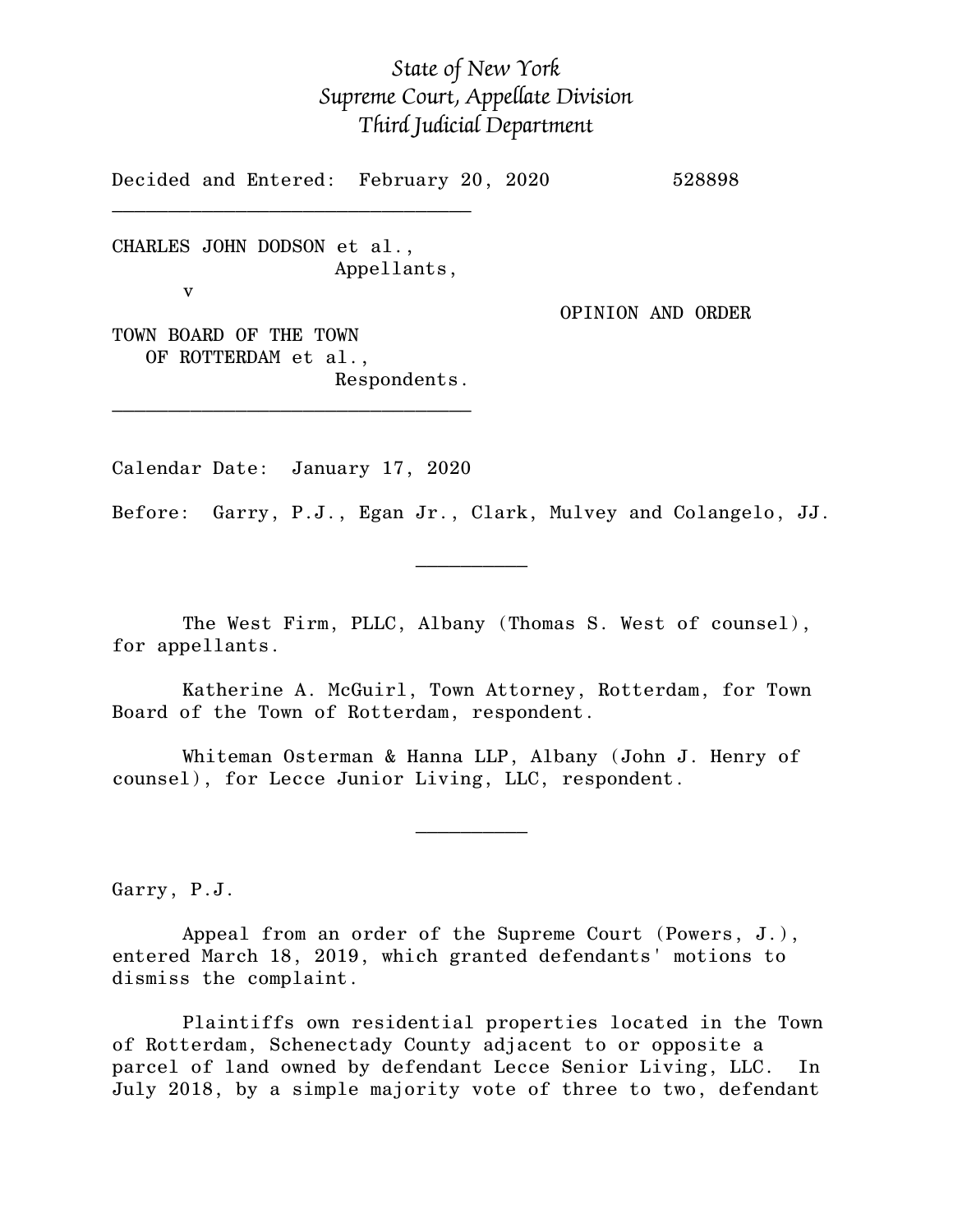Town Board of the Town of Rotterdam voted to enact Local Law No. 7 (2018) of the Town of Rotterdam (see Code of the Town of Rotterdam ch 270, art XXXI [hereinafter Local Law No. 7]), which rezoned a part of Lecce's land comprising approximately 90 acres from A-1 agricultural to a newly-created senior living district (hereinafter SLD) to permit the development of a senior residential community (hereinafter the project). Before the vote, plaintiffs and other nearby landowners submitted protest petitions to the Town Board challenging the rezoning, which the Town Board rejected. Following the passage of Local Law No. 7, plaintiffs brought this action seeking an injunction and a declaratory judgment that the zoning change was invalid because it constituted impermissible spot zoning and also because their protest petitions triggered a requirement pursuant to Town Law §  $265$  that the rezoning must be approved by a supermajority vote.<sup>1</sup> Defendants moved separately pursuant to CPLR 3211 (a) (1) and (7) to dismiss plaintiffs' complaint. Supreme Court granted the motions and dismissed the complaint. Plaintiffs appeal.

Initially, we reject Lecce's contention that plaintiffs failed to exhaust their administrative remedies because they did not appeal to the Town of Rotterdam Zoning Board of Appeals before commencing this action. Plaintiffs' challenge is directed at the legislative action taken by the Town Board in enacting Local Law No. 7, not at any administrative action that the Zoning Board of Appeals would have had the authority to address. We likewise find no merit in defendants' related contention that plaintiffs' challenge is not yet ripe for review because the current plans for the project may eventually be altered in the site plan review process. Local Law No. 7 rezones part of Lecce's property as an SLD and further provides that access ways and utilities that will serve the project may be located outside the newly-created SLD without rezoning. Whether or not the land is used for these purposes, these provisions are legislative actions that plaintiffs have properly challenged by bringing this action for a declaratory judgment (see Matter of Committee to Preserve Character of Skaneateles v Major, 187 AD2d 940, 940 [1992], <u>lv denied</u> 82 NY2d 652 [1993];

Plaintiffs later withdrew a third cause of action.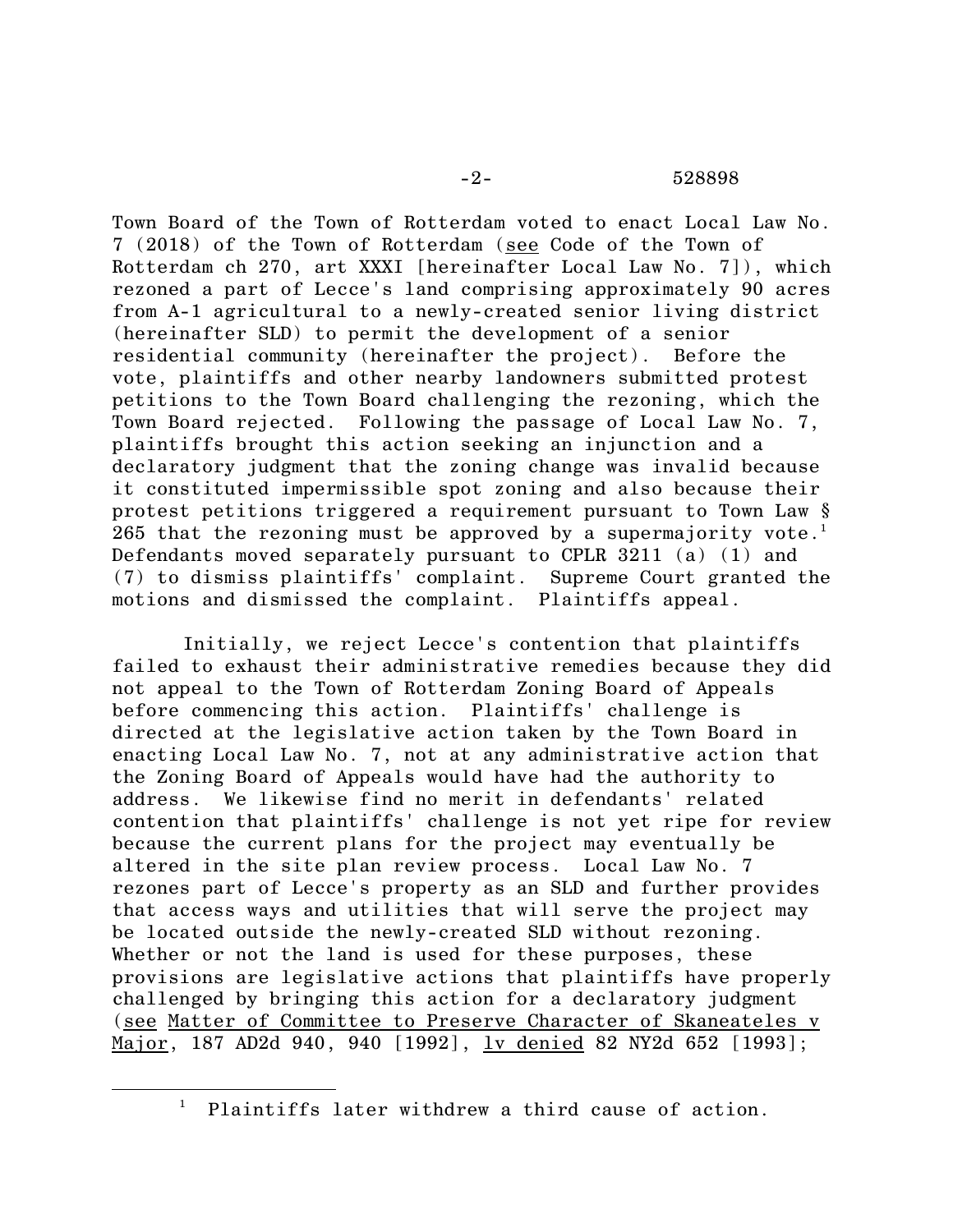Matter of Nassau Shores Civic Assn. v Colby, 118 AD2d 782, 783 [1986], appeal dismissed 68 NY2d 808 [1986]).

In a civil action, a motion to dismiss pursuant to CPLR 3211 (a) (7) requires the court to "give the pleading a liberal construction, accept the facts alleged in the complaint to be true and afford the plaintiff the benefit of every possible favorable inference," and to dismiss the pleading if, upon that analysis, it fails to state a cause of action (Matter of Sullivan Farms IV, LLC v Village of Wurtsboro, 134 AD3d 1275, 1277 [2015] [internal quotation marks and citations omitted]; see Clearmont Prop., LLC v Eisner, 58 AD3d 1052, 1054 [2009]). When a party moves to dismiss the complaint in a declaratory judgment action, however, "'the court should make a declaration, even though the plaintiff is not entitled to the relief that he [or she] seeks.' A mere dismissal is not appropriate" (Siegel, NY Prac § 440 at 848 [6th ed 2018], quoting Hirsch v Lindor Realty Corp., 63 NY2d 878, 881 [1984]). Upon such a motion, a court is not always precluded from addressing the parties' substantive claims. Where issues of fact are presented, the court should deny a motion to dismiss if the complaint "is sufficient to invoke the court's power to render a declaratory judgment . . . as to the rights and other legal relations of the parties in a justiciable controversy" (North Oyster Bay Baymen's Assn. v Town of Oyster Bay, 130 AD3d 885, 890 [2015] [internal quotation marks and citations omitted]). Where there are no questions of fact and the only issues presented are questions of law or statutory interpretation, "the motion [to dismiss] should be treated as one seeking a declaration in [the] defendant's favor and treated accordingly" (Siegel, NY Prac § 440 at 848 [6th ed 2018]; accord Matter of Tilcon N.Y., Inc. v Town of Poughkeepsie, 87 AD3d 1148, 1150 [2011]). Here, no issues of fact are raised. The resolution of plaintiffs' claims depends solely upon the interpretation of Town Law § 265, Local Law No. 7, and the Town's comprehensive plan – questions of law that the parties have fully briefed. Accordingly, the complaint should not have been dismissed, and we shall review the merits of the issues presented and declare the rights of the parties (see North Oyster Bay Baymen's Assn. v Town of Oyster Bay, 130 AD3d at 890; Spilka v Town of Inlet, 8 AD3d 812, 813 [2004]).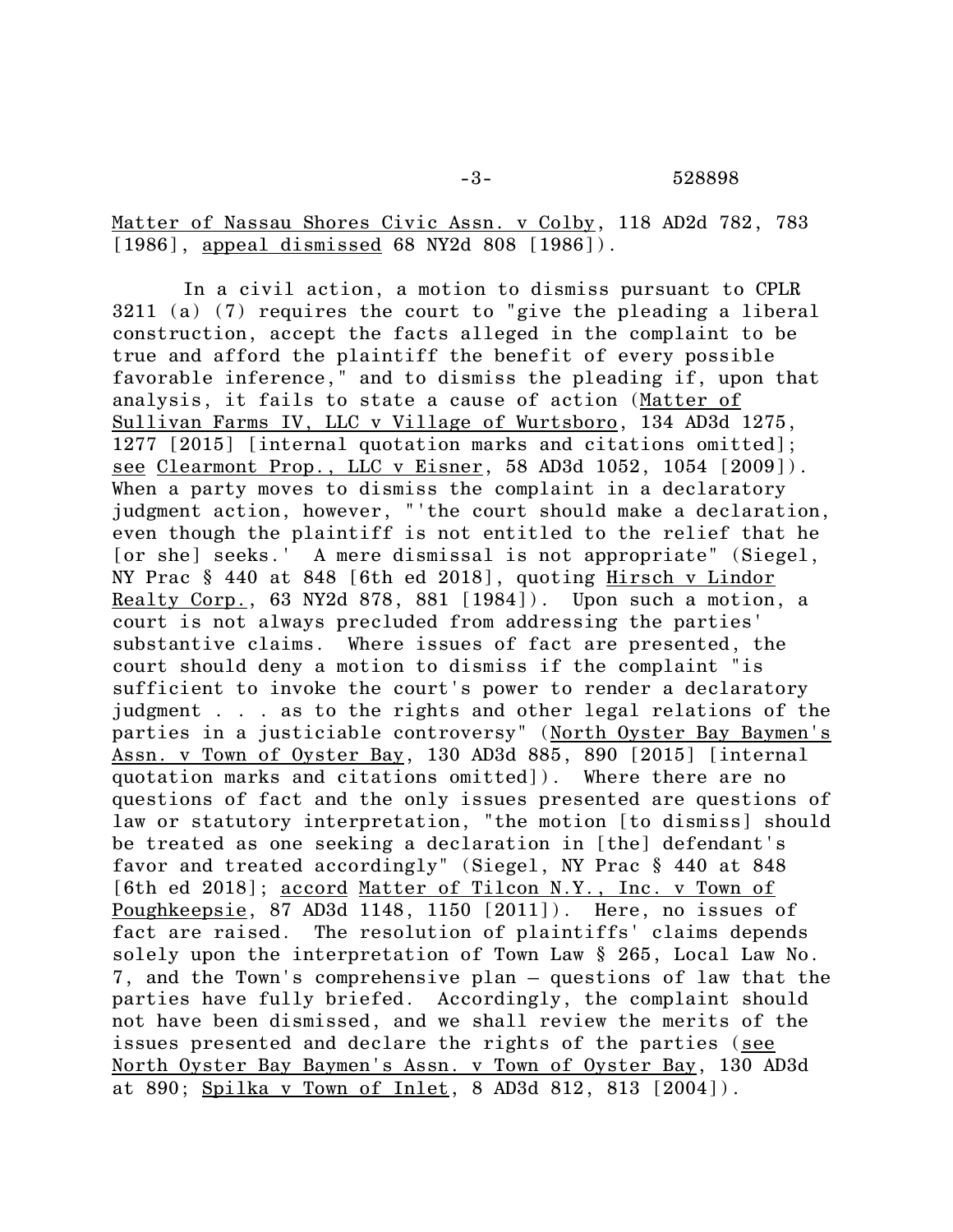Plaintiffs contend that the rezoning of part of Lecce's property to the newly-created SLD classification constituted illegal spot zoning in that it "singl[ed] out a small parcel of land for a use classification totally different from that of the surrounding area for the benefit of the owner of said property to the detriment of other owners" (Matter of Citizens for Responsible Zoning v Common Council of City of Albany, 56 AD3d 1060, 1062 [2008] [internal quotation marks and citation omitted]; accord Matter of Rotterdam Ventures, Inc. v Town Bd. of the Town of Rotterdam, 90 AD3d 1360, 1362 [2011]). "As a legislative act, a zoning amendment enjoys a strong presumption of constitutionality and the burden rests on the party attacking it to overcome that presumption beyond a reasonable doubt" (Matter of Heights of Lansing, LLC v Village of Lansing, 160 AD3d 1165, 1168 [2018] [internal quotation marks, ellipsis, brackets and citations omitted]; see Asian Ams. for Equality v Koch, 72 NY2d 121, 131 [1988]). To do so, the challenger must show that "there is no reasonable relation between the end sought to be achieved by the [zoning amendment] and the means used to achieve that end" (Matter of Birchwood Neighborhood Assn. v Planning Bd. of the Town of Colonie, 112 AD3d 1184, 1185-1186 [2013] [internal quotation marks and citations omitted]). "Fundamentally, and relevant here, if a zoning amendment is consistent with the municipality's comprehensive plan, it is not spot zoning" (Matter of Heights of Lansing, LLC v Village of Lansing, 160 AD3d at 1168 [citations omitted]; see generally Town Law § 263).

The Town's comprehensive plan states that the Town's senior population is growing and "will continue to have special needs for certain types of housing and services." To address these needs, the plan provides that the Town should "[e]xpand opportunities for housing arrangements to meet the increasing needs of the elderly and disabled" and "[e]ncourage development patterns that promote housing diversity, appropriate nonresidential diversity, and conserve natural resources." Local Law No. 7 acknowledges that the comprehensive plan states a need for "safe, affordable and accessible facilities and residences for the Town's senior population," and provides that "[s]enior citizens require unique services and specialized living quarters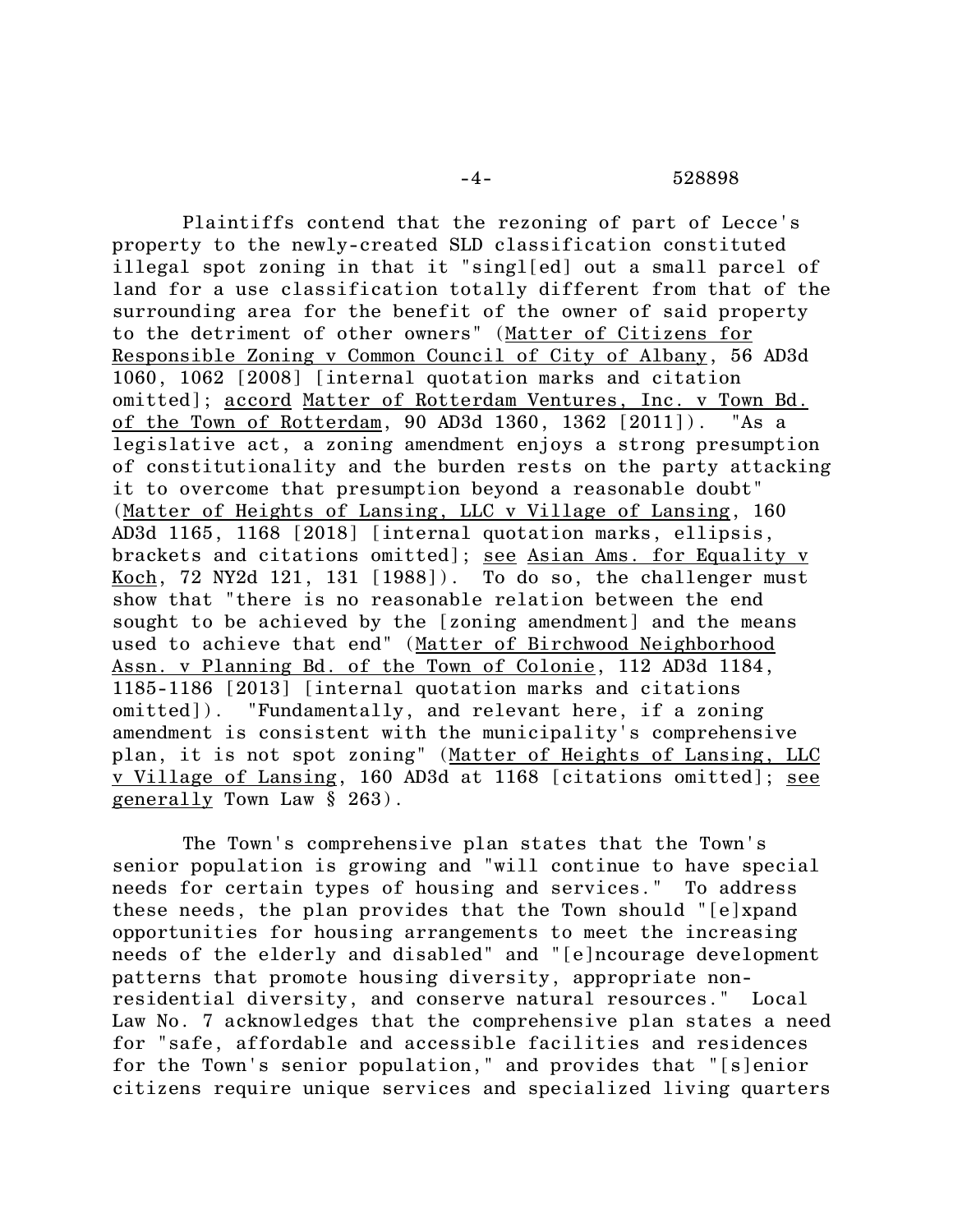## -5- 528898

for elderly and retired citizens who wish to live independently, but prefer to live in a community designed to support their needs" (Code of the Town of Rotterdam § 270-246 [A] [1], [2]). The principal use in the SLD created by Local Law No. 7 is a residential development for seniors to be made up of a combination of apartments, townhomes, single-family residences, assisted living facilities and memory care facilities, as well as dining, health care and recreational facilities for use only by residents and their guests (see Code of the Town of Rotterdam § 270-248 [A], [B]). We find no inconsistency between these provisions and the comprehensive plan's express recognition of the need for diverse, appropriate housing arrangements for the Town's senior population.

Contrary to plaintiffs' assertion, the rezoning of the SLD does not conflict with the comprehensive plan's recommendations that the existing residential character of the area where the SLD is located should be preserved and that commercial development should take place in another part of the Town. The SLD is a residential district. The inclusion of health and other services for the sole use of residents does not alter that conclusion, particularly in view of the plan's recognition that the residential needs of the Town's senior population include both housing and services. Likewise, the plan's recommendation that the Town should encourage "housing diversity [and] appropriate non-residential diversity" reveals that its references to accessory home care units and incentive zoning to facilitate the development of senior housing were not, as plaintiffs claim, intended to foreclose the development of other forms of housing such as the SLD. We thus find that Local Law No. 7 is consistent with the Town's comprehensive plan and that "[plaintiffs] have failed to demonstrate that the rezoning was arbitrary, unreasonable or unlawful" (Matter of Heights of Lansing, LLC v Village of Lansing, 160 AD3d at 1169; see Matter of Citizens for Responsible Zoning v Common Council of City of Albany, 56 AD3d at 1062-1063).

Plaintiffs' next contention presents an issue of first impression in this state. As factual background, Lecce initially applied for a zoning change in March 2017 but withdrew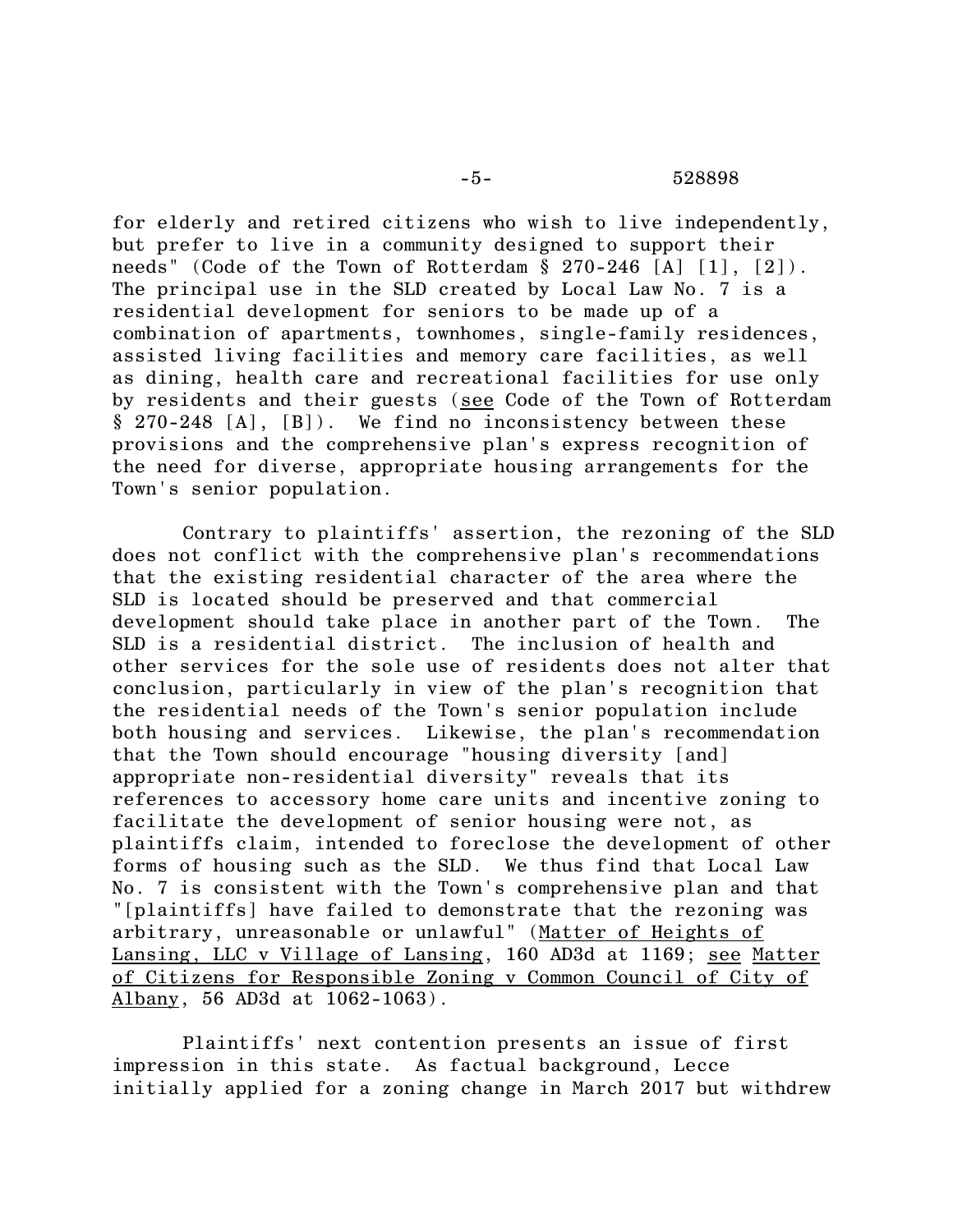### -6- 528898

the request. Several months later, Lecce submitted a second rezoning application that requested the enactment of Local Law No. 7 rezoning part of its property as a SLD, and included a revised project plan reducing the size of the area proposed to be rezoned and the number of residences included. The revised project plan created 100-foot-wide buffer zones that were not to be rezoned between the SLD and nearby properties; these zones would contain certain improvements that would serve the project. Local Law No. 7 provided that utilities and access ways, including emergency access ways, that served uses in the SLD could be placed on land outside the SLD without rezoning.

Town Law § 265 requires a supermajority vote of at least three fourths of the members of a town board to approve a zoning amendment when the board receives a written protest signed by "the owners of [20%] or more of the area of land immediately adjacent to that land included in such proposed change, extending [100] feet therefrom; or the owners of [20%] or more of the area of land directly opposite thereto, extending [100] feet from the street frontage of such opposite land" (Town Law § 265  $[1]$   $[b]$ ,  $[c]$ ). The Court of Appeals has held that "[t]he 100 feet must be measured from the boundary of the rezoned area, not from the boundary line of the property in which the rezoned area is located" (Matter of Eadie v Town Bd. of Town of N. Greenbush, 7 NY3d 306, 312 [2006]). Thus, it is permissible for property owners who seek rezoning to protect themselves from the supermajority requirement by creating a buffer zone at least 100 feet wide between the rezoned area and the property line (see id. at 315; Matter of Ferraro v Town Bd. of Town of Amherst, 79 AD3d 1691, 1693-1694 [2010], lv denied 16 NY3d 711 [2011]). Plaintiffs acknowledge that such buffer zones are permissible without regard to whether the owner created them intentionally to defeat the supermajority requirement (see Matter of Eadie v Town Bd. of Town of N. Greenbush, 7 NY3d at 315). They further acknowledge that, when the 100-foot distance is measured from the boundaries of the SLD, their protest petitions did not include the signatures of the requisite percentage of owners of adjacent and opposing properties.<sup>2</sup> Nevertheless, they assert

In response to the protest petitions, which were signed by approximately 90 landowners, Lecce submitted the affidavit of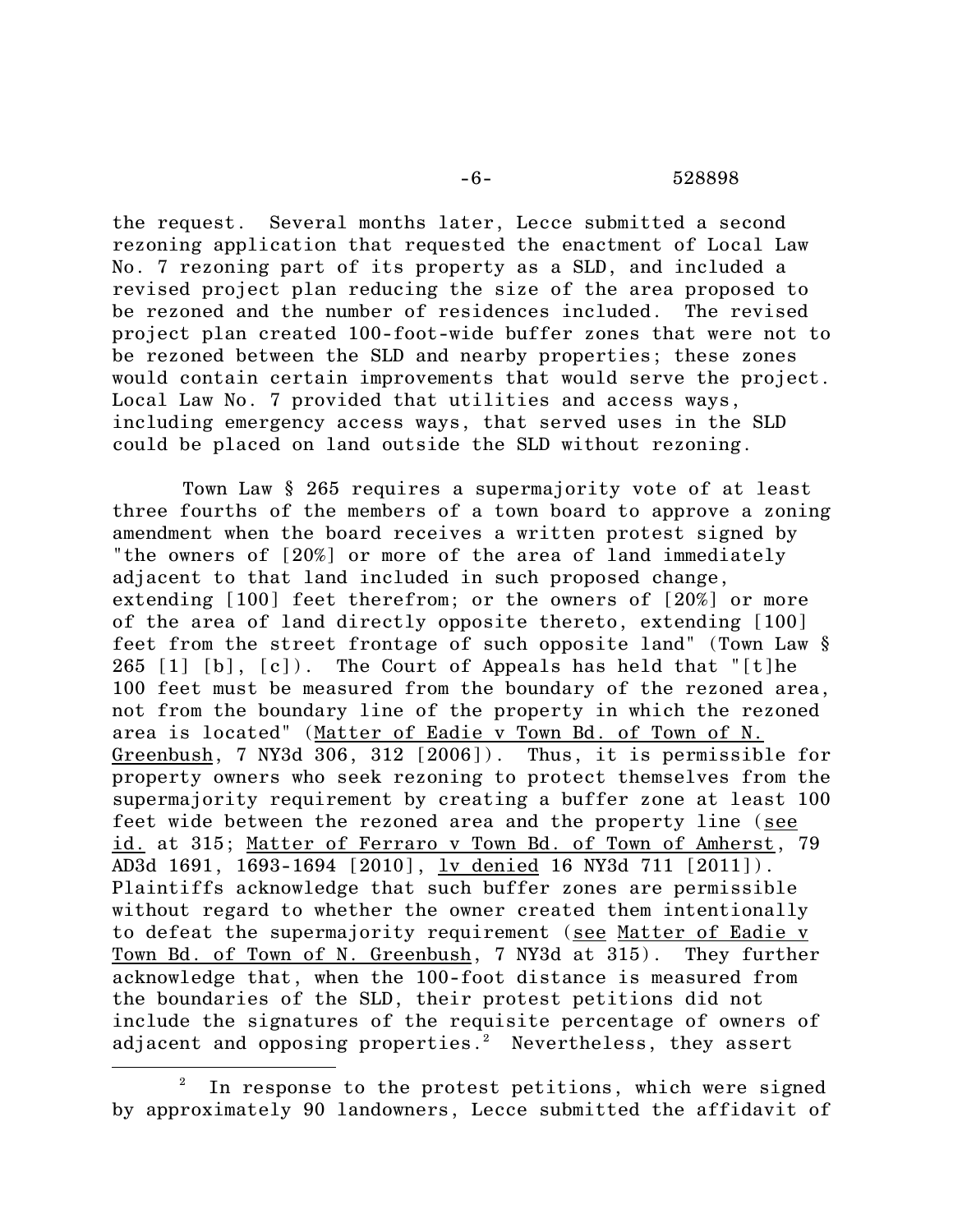that a supermajority vote was required to pass Local Law No. 7 because it provides that certain improvements that serve only uses within the SLD and that are necessary to the use of the SLD may be located on land outside the SLD without rezoning, and the project plans submitted by defendants show that such improvements will be placed in buffer zones between the SLD and the properties of protesting landowners. Plaintiffs assert that these buffer zones do not satisfy the requirements of Town Law § 265, that the 100-foot distance should thus be measured from the buffer zones' boundaries rather than from the SLD, and that, when so measured, their petitions include the requisite percentage of protesting landowners to require a supermajority vote.

The planned improvements in the buffer zone would include access ways, utilities, storm water management facilities, berms, grading and landscaping, as well as an emergency access way required for the project by the New York State Fire Prevention and Building Code. This emergency access way would be created by improving and extending Keator Drive, which is now a Town road for part of its length and then becomes a private gravel road that serves as a driveway for two residential properties and, beyond those properties, is blocked by debris. The emergency access way would consist of a newly-constructed road sufficient to permit the passage of large emergency vehicles extending approximately 560 feet from the existing Town road across the buffer zone and into the SLD. Local Law No. 7 specifically permits this emergency access way, providing that "[a]ccess ways (and emergency access ways) to access the [SLD] . . . from Keator Drive to serve the uses in the [SLD] will be allowed on land zoned other than [SLD]" (Code of the Town of Rotterdam § 270-260). A newly-created emergency turnaround area for large vehicles would also be constructed in the buffer zone area.

the project's professional engineer, who averred that – when measured from the boundaries of the proposed SLD – the protestors owned only 10.22% of the immediately adjacent land and none of the directly opposite land. The Town Board accepted this opinion in rejecting the petitions.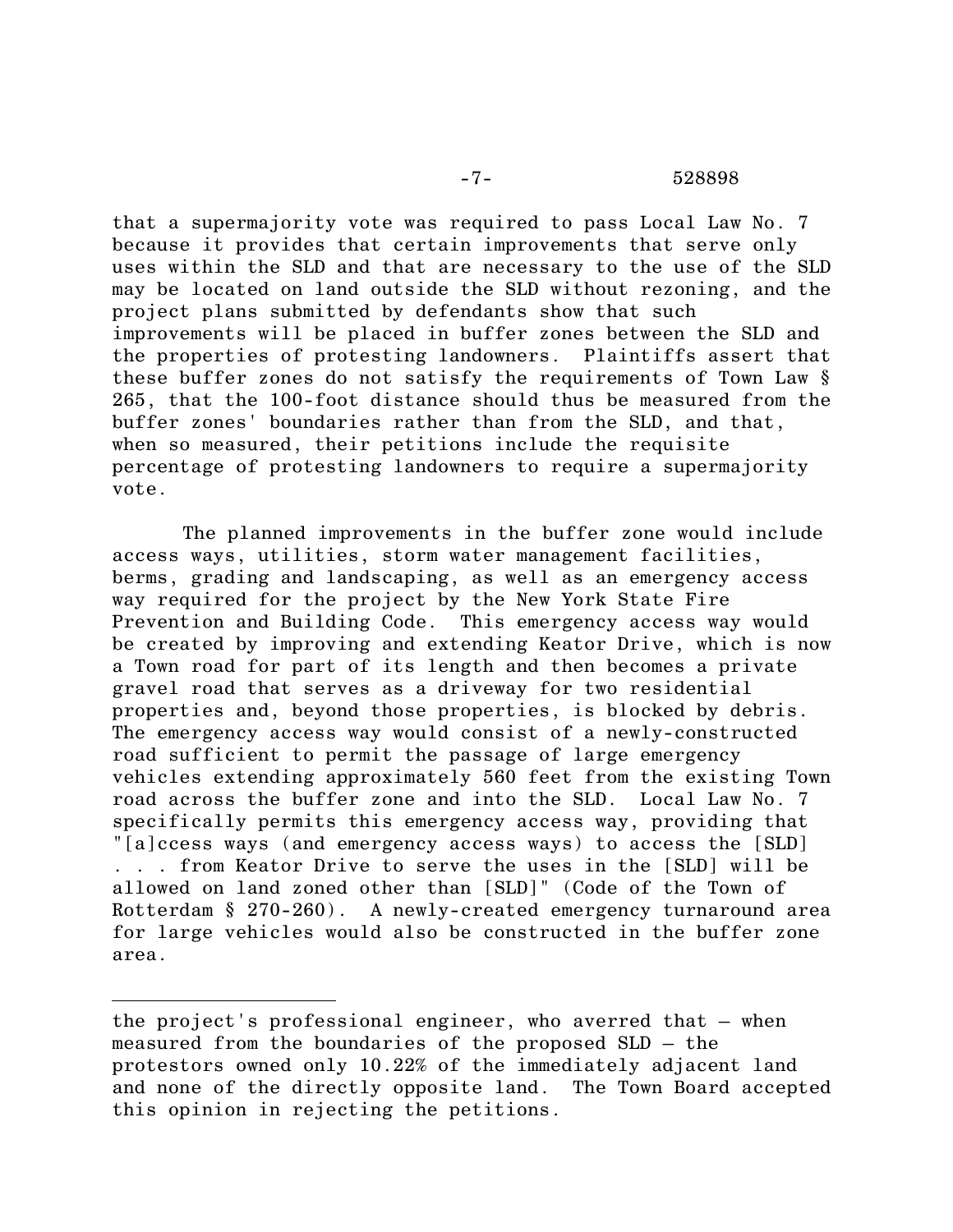#### -8- 528898

The question before this Court is whether a purported buffer zone that includes improvements that serve only uses in the rezoned area and are necessary to the planned use of the rezoned area satisfies the requirements of Town Law § 265. As of this writing, no New York court has directly addressed this issue. There is no indication that the buffer zones approved by the Court of Appeals in Matter of Eadie contained improvements that would serve uses in the rezoned area (Matter of Eadie v Town Bd. of Town of N. Greenbush, 7 NY3d at 313-314). Likewise, it does not appear that improvements serving the rezoned area were located in the buffer zones approved in Ryan Homes, Inc. v Town Bd. of Town of Mendon (7 Misc 3d 709, 711-714 [Sup Ct, Monroe County 2005]). A subsequent case from the Fourth Department involved a buffer zone containing a public conservation area and driveways that provided access both to the rezoned area and the conservation area (Matter of Ferraro v Town Bd. of Town of Amherst, 79 AD3d at 1694). There, an administrative determination had been made that the driveways did not have to be rezoned because they served a dual purpose. The Fourth Department rejected the petitioners' contention that the driveways should have been rezoned on the ground that the petitioners had not exhausted their administrative remedies by appealing the administrative determination to the zoning board of appeals, <sup>3</sup> and added, without elaboration, that even if exhaustion was not required, the petitioners' contention lacked merit (id.). Unlike the circumstances presently before this Court, the planned uses of the buffer zone in Matter of Ferraro did not serve only the rezoned area, but also provided benefits to the general public.

At least two cases from other jurisdictions with statutory supermajority requirements have addressed buffer zones containing improvements that benefitted the use of a rezoned area. An Illinois court found that a proposed 30-foot-wide buffer zone that would contain 25-foot-wide access roads serving a rezoned area did not satisfy statutory supermajority

<sup>3</sup> No legislative action was involved; the town board had approved a landowner's amended petition for rezoning and had not, as here, enacted an ordinance creating a new zoning classification.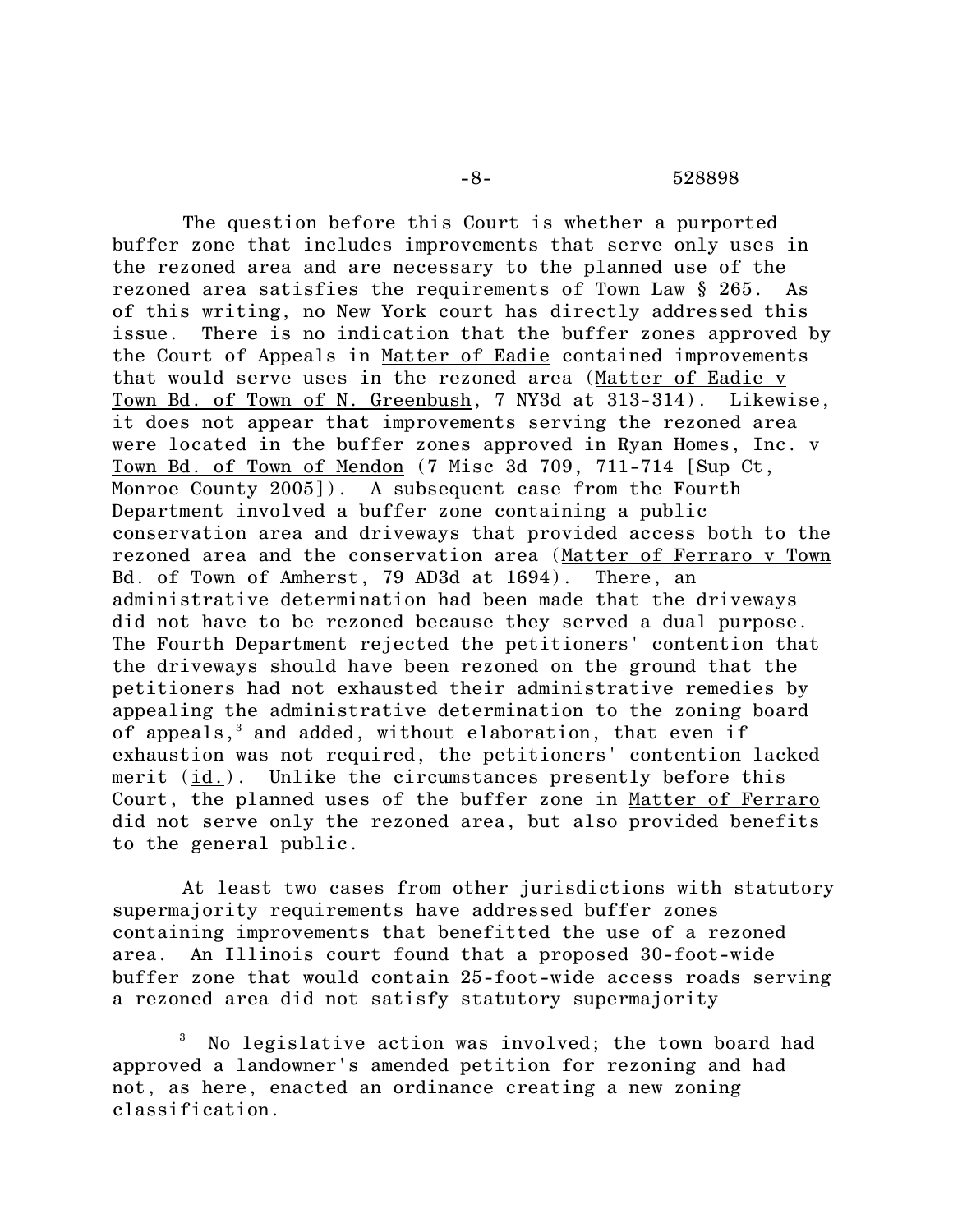requirements because the rezoned area and the buffer zone were "so intimately related and the uses thereof so mutually dependent" (Herrington v County of Peoria, 11 Ill App 3d 7, 12, 295 NE2d 729, 732 [1973]). However, the Illinois statute differed significantly from Town Law § 265 in that it did not specify a minimum distance that would constitute "a legally sanctioned buffer or barrier insulating the property from the claims of protestors" (id. at 13). Thus, we agree with the Court of Appeals that the rationale of the Illinois court in Herrington is not useful in analyzing Town Law § 265 (see Matter of Eadie v Town Bd. of Town of N. Greenbush, 7 NY3d at 316).

An Arizona court rejected an argument by neighboring landowners that a buffer zone that satisfied statutory distance requirements was "illusory" because it would contain certain landscaping improvements and a public easement allowing access by residents of the area (Schwarz v City of Glendale, 190 Ariz 508, 511, 950 P2d 167, 170 [1997]). The court found that use of the rezoned area was not dependent upon these improvements and that the easement and landscaping were created for the benefit of neighboring landowners rather than for the rezoned area. However, the court noted in dicta "that the creation of the [b]uffer [z]one could not prevent the application of the supermajority requirement if the rezoned [area] could not be put to its intended use without also making use of the [b]uffer [z]one"  $(id.)$ .

Here, it does not appear that the SLD can be used for its intended purpose without the Keator Drive emergency access way in the buffer zone, as the road – located at a certain minimum distance from other access ways – is required by the New York State Fire Prevention and Building Code.<sup>4</sup> Local Law No. 7 states that access ways and utilities located outside the rezoned area

<sup>4</sup> Storm water management facilities to be included in the buffer zone also apparently have no purpose other than serving uses within the SLD, but it is not clear whether the SLD could be put to its intended use without these facilities. The record does not reveal whether the remaining improvements, such as berms, grading and landscaping, are solely for the benefit of uses in the SLD or are necessary to permit its intended use.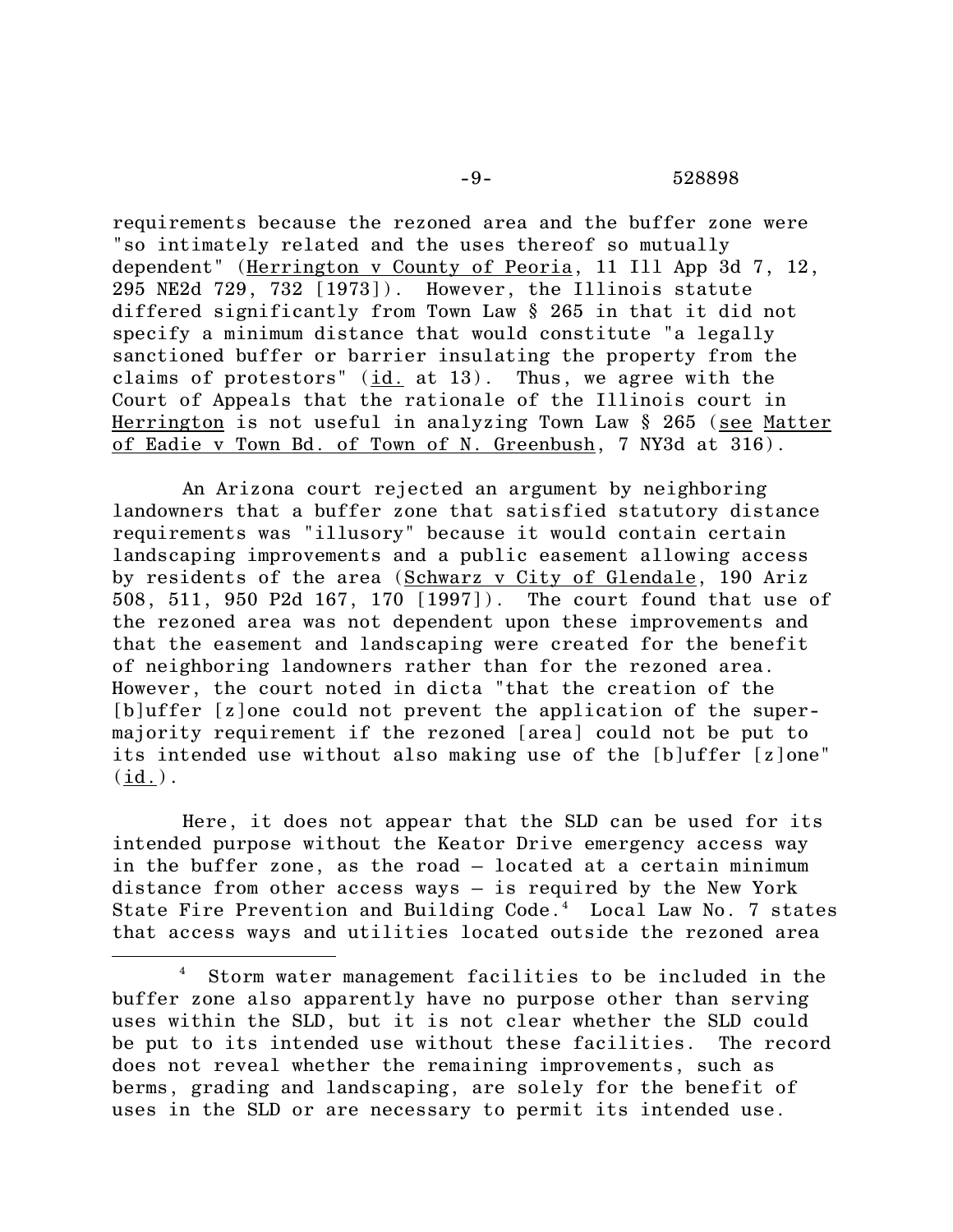do not require rezoning because they "will continue to serve the existing golf course as well as the proposed new uses in the [SLD]." While it may be true that other access ways in the nonrezoned area have previously served the golf course, that does not appear to be true of Keator Drive, which is presently both private and impassable beyond the terminus of the Town road. Moreover, the project plans call for a gate that will block the emergency access way at the point of access; accordingly, it does not appear that the emergency access way will be available to provide access to the golf course – which, in any event, lies on the opposite side of the SLD – or to serve any purpose other than access to the SLD in emergencies. Likewise, the record does not reveal that the 30-foot-wide emergency turnaround, which will also be constructed in the buffer zone, serves any purpose other than use for the SLD.

Accordingly, the SLD cannot be used for its intended purpose without improvements in the buffer zone that will serve only uses in the SLD and will provide no public benefit. Under these circumstances, we do not find that the purported buffer zone is sufficient to defeat the supermajority requirements of Town Law § 265. Notably, in holding that the distance of a buffer zone from neighboring properties should be measured from the boundary of the rezoned area rather than that of the buffer zone, the Court of Appeals found that this statutory interpretation "is fair, because it makes the power to require a supermajority vote dependent on the distance of one's property from land that will actually be affected by the change" (Matter of Eadie v Town Bd. of Town of N. Greenbush, 7 NY3d at 315 [emphasis added]). Here, land within the buffer zone will actually be affected by the rezoning in such a way that it would neither be fair nor consistent with the spirit and intent of Town Law § 265 to deprive neighboring landowners of the power to require a supermajority vote. We find that where, as here, a proposed buffer zone will contain improvements that benefit only the rezoned area and are necessary to the intended uses of the rezoned area, Town Law § 265 should be interpreted to require the 100-foot distance to opposing and adjacent properties to be measured from the boundary of the buffer zone rather than that of the rezoned area (compare Matter of Eadie v Town Bd. of Town